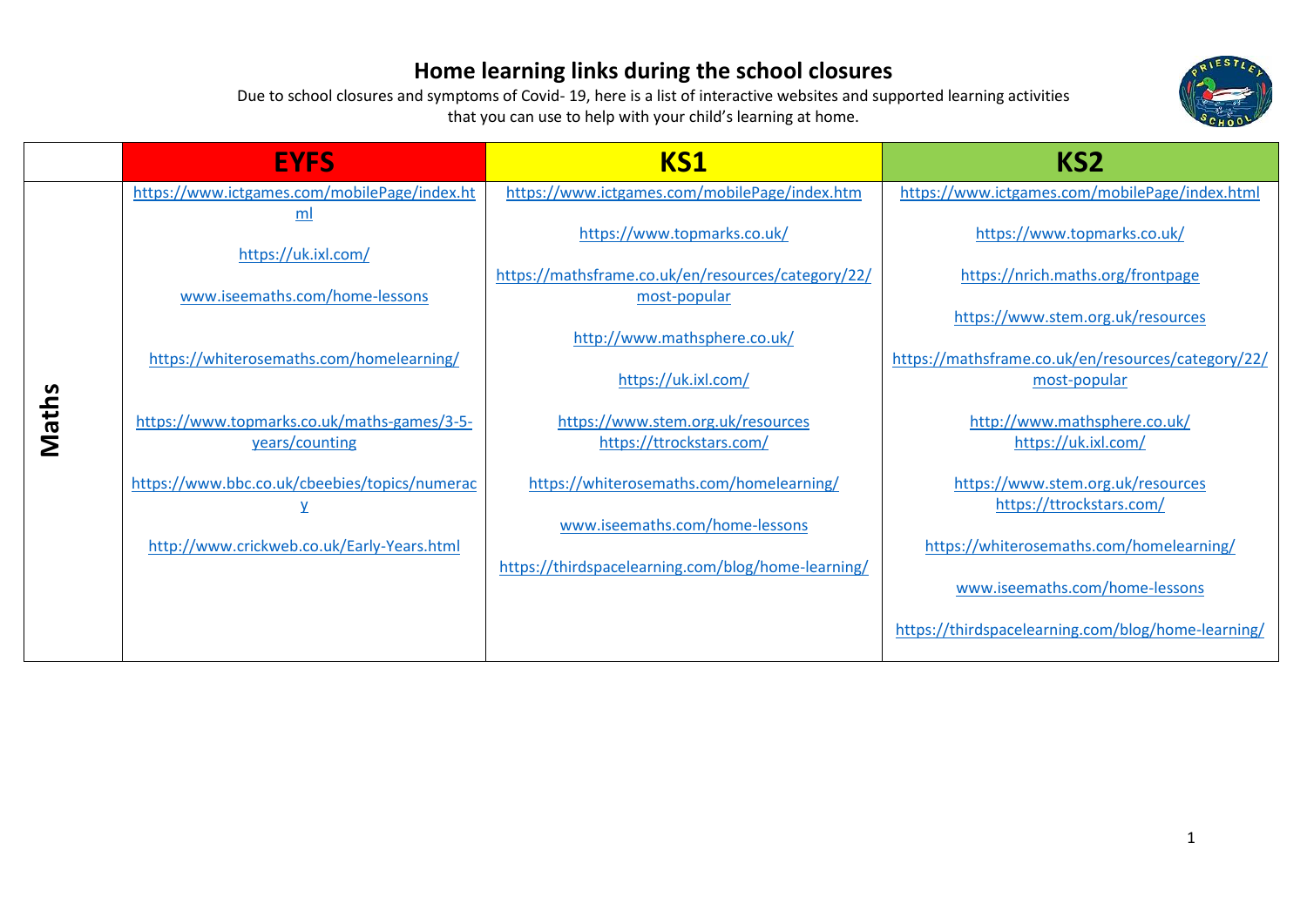Due to school closures and symptoms of Covid- 19, here is a list of interactive websites and supported learning activities that you can use to help with your child's learning at home.



| https://www.ictgames.com/mobilePage/literacy.  | https://www.ictgames.com/mobilePage/literacy.html   | https://www.bbc.co.uk/teach/ks2-english/zbrwnrd      |
|------------------------------------------------|-----------------------------------------------------|------------------------------------------------------|
| html                                           |                                                     |                                                      |
|                                                | https://www.bbc.co.uk/teach/ks1-english/z67ncqt     | http://www.pobble365.com/                            |
| www.phonicsplay.co.uk or                       |                                                     |                                                      |
| https://new.phonicsplay.co.uk/                 | https://www.literacyshed.com/home.html              | https://www.literacyshed.com/home.html               |
| (for tablet friendly version).                 |                                                     |                                                      |
|                                                |                                                     |                                                      |
| Username: march20                              | https://thereadingrealm.co.uk/2020/03/12/free-      | https://www.oxfordowl.co.uk/for-home/                |
| Password: home                                 | reading-realm-home-learning-pack-nature-and-        |                                                      |
|                                                | animals                                             | https://www.bbc.co.uk/bitesize/levels/zbr9wmn        |
| https://www.phonicsbloom.com/                  |                                                     |                                                      |
|                                                | www.phonicsplay.co.uk or                            | https://www.driveryouthtrust.com/at-home-            |
| https://www.oxfordowl.co.uk/for-home/          | https://new.phonicsplay.co.uk/                      | activities/                                          |
|                                                | (for tablet friendly version).                      |                                                      |
| https://www.driveryouthtrust.com/at-home-      | Username: march20                                   | https://www.bl.uk/childrens-books/videos/viviane-    |
|                                                | Password: home                                      |                                                      |
| activities/                                    |                                                     | schwarz-how-to-develop-a-character#                  |
|                                                |                                                     |                                                      |
| https://www.bl.uk/childrens-books/videos/axel- | https://www.activelearnprimary.co.uk/login?c=0 (For | https://www.bl.uk/childrens-books/activities/poetry- |
| scheffler-how-to-draw-a-gruffalo               | book bands: yellow, blue, orange and green).        | prompts                                              |
|                                                |                                                     |                                                      |
| https://literacytrust.org.uk/family-           | https://www.phonicsbloom.com/                       | https://www.bl.uk/childrens-books/activities/make-a- |
| zone/?mc cid=1a89f05f20&mc eid=379abc23a6      |                                                     | miniature-book                                       |
|                                                | https://www.oxfordowl.co.uk/for-home/               |                                                      |
| https://www.storylineonline.net/               |                                                     | https://www.bl.uk/childrens-books/activities/make-   |
|                                                | https://www.bl.uk/childrens-books/videos/axel-      | your-own-comic-strip-stories                         |
| https://www.booktrust.org.uk/books-and-        | scheffler-how-to-draw-a-gruffalo                    |                                                      |
|                                                |                                                     |                                                      |
| reading/have-some-fun/storybooks-and-games/    |                                                     | https://www.bl.uk/childrens-books/activities/what-   |
|                                                | https://www.driveryouthtrust.com/at-home-           | makes-a-hero-super                                   |
| https://www.freechildrenstories.com/           | activities/                                         |                                                      |
|                                                |                                                     | https://literacytrust.org.uk/family-                 |
|                                                | https://literacytrust.org.uk/family-                | zone/?mc cid=1a89f05f20&mc eid=379abc23a6            |
|                                                | zone/?mc cid=1a89f05f20&mc eid=379abc23a6           |                                                      |
|                                                |                                                     |                                                      |
|                                                |                                                     |                                                      |
|                                                |                                                     |                                                      |

**English** 

2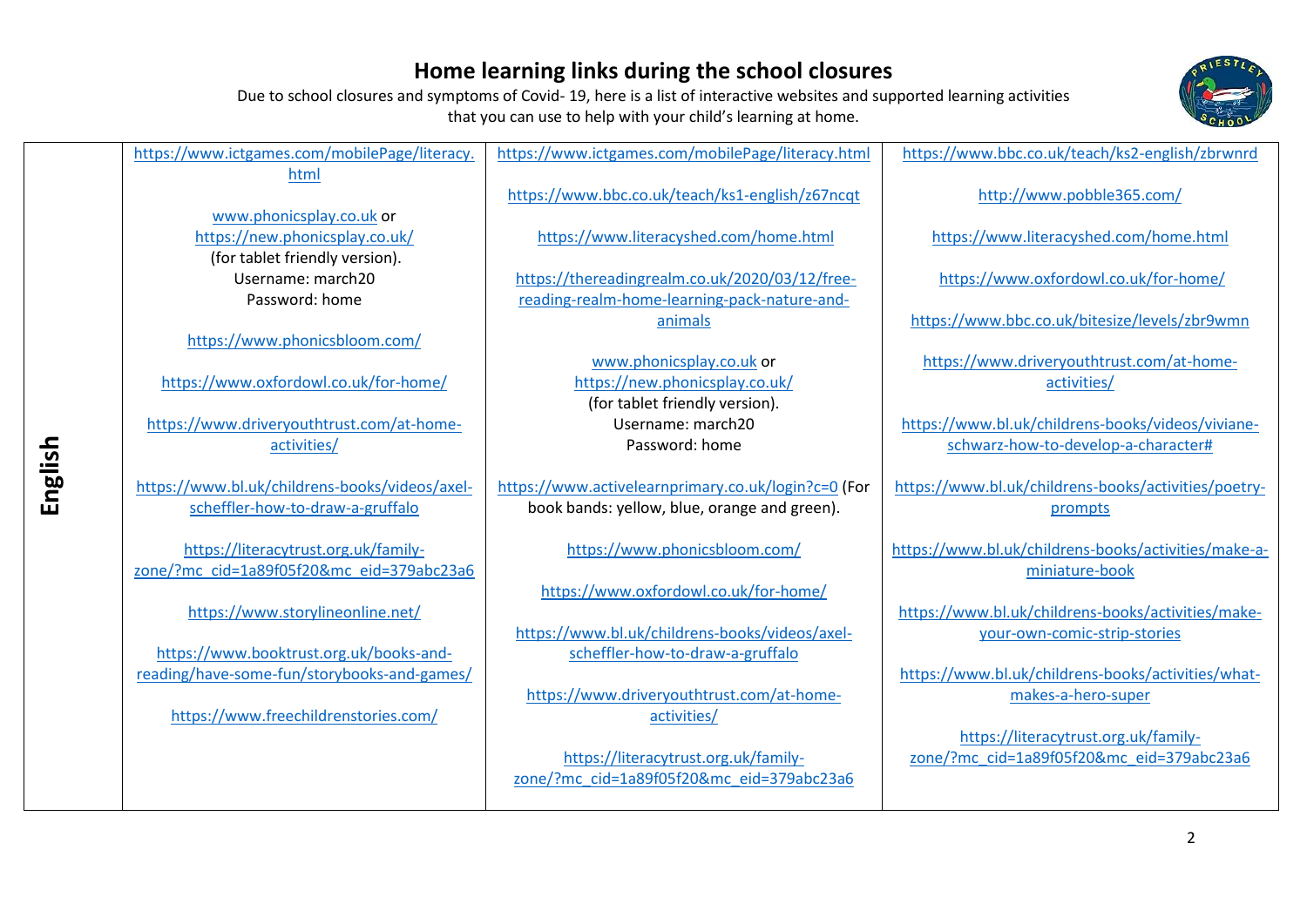

| <b>EYFS</b> | <b>I/C1</b><br><u>кэт</u> | KCO<br><b>INJE</b> |
|-------------|---------------------------|--------------------|
|             |                           |                    |
|             |                           |                    |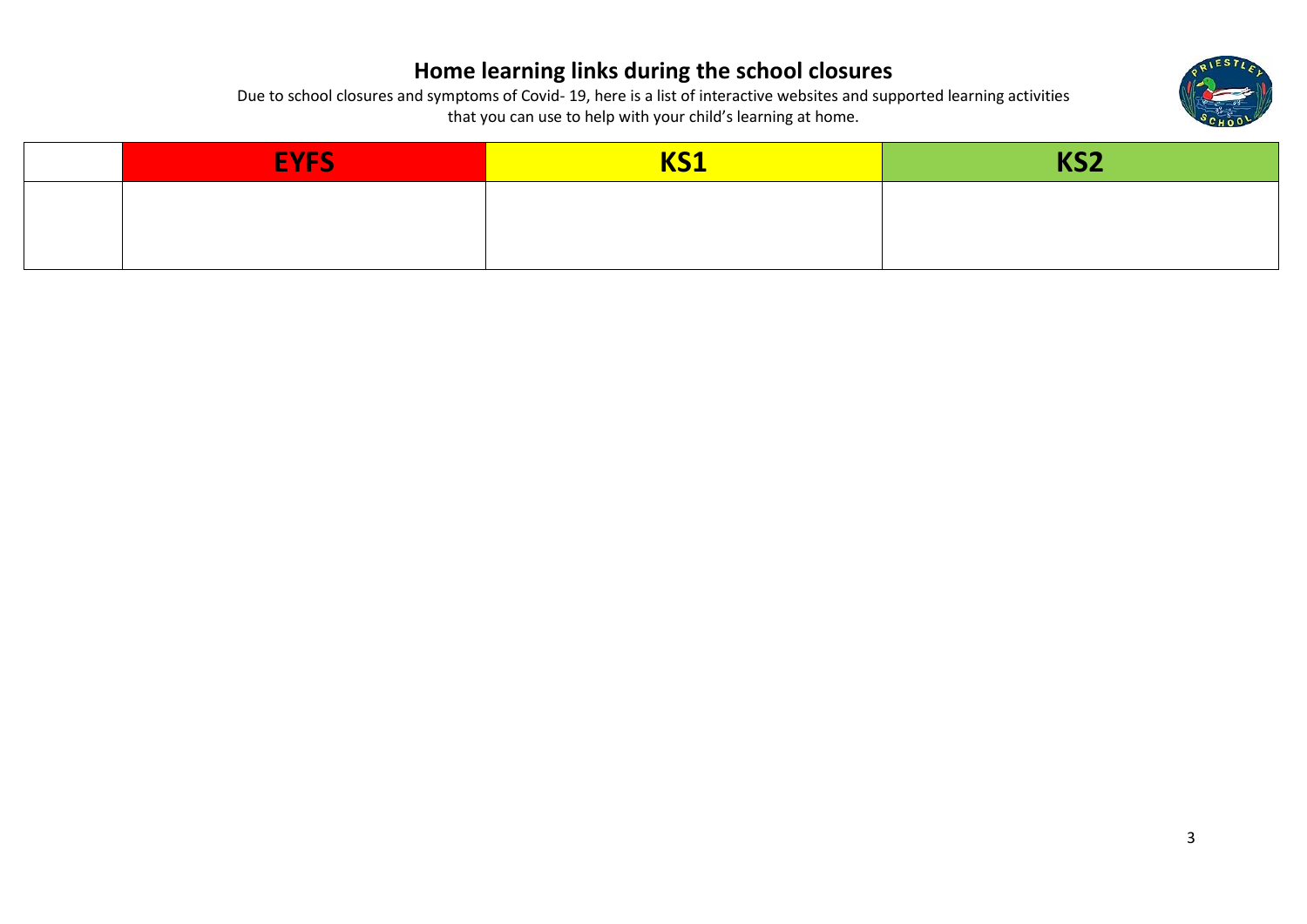Due to school closures and symptoms of Covid- 19, here is a list of interactive websites and supported learning activities that you can use to help with your child's learning at home.



| https://www.bbc.co.uk/teach/primary/zd7p47h           | https://www.bbc.co.uk/bitesize/primary                                                                                                                                      | https://www.bbc.co.uk/bitesize/primary                                                                                                                                      |
|-------------------------------------------------------|-----------------------------------------------------------------------------------------------------------------------------------------------------------------------------|-----------------------------------------------------------------------------------------------------------------------------------------------------------------------------|
| https://www.bbc.co.uk/cbeebies/shows/number<br>blocks | https://www.bbc.co.uk/bitesize/topics/zf2f9j6/article<br>s/z3c6tfr                                                                                                          | https://www.bbc.co.uk/bitesize/topics/zf2f9j6/article<br>s/z3c6tfr                                                                                                          |
| https://www.bbc.co.uk/bitesize/levels/z3g4d2p         | https://www.bbc.co.uk/teach/primary/zd7p47h                                                                                                                                 | https://www.theschoolrun.com/                                                                                                                                               |
| https://www.scouts.org.uk/the-great-indoors/          | .https://www.bbc.co.uk/cbeebies/shows/numberbloc                                                                                                                            | http://www.primaryhomeworkhelp.co.uk/                                                                                                                                       |
|                                                       | <b>ks</b><br>http://www.crickweb.co.uk/                                                                                                                                     | http://www.bbc.co.uk/schools/websites/4_11/                                                                                                                                 |
|                                                       | https://www.brainpop.com/<br>American site<br>username: Priestley2020<br>password - homelearning1                                                                           | https://www.brainpop.com/ -<br>American site<br>username: Priestley2020<br>password - homelearning1                                                                         |
|                                                       | https://www.scouts.org.uk/the-great-indoors/                                                                                                                                | http://www.crickweb.co.uk/                                                                                                                                                  |
|                                                       | https://plprimarystars.com/news/home-learning-                                                                                                                              | https://www.scouts.org.uk/the-great-indoors/                                                                                                                                |
|                                                       | activities-school-                                                                                                                                                          | https://plprimarystars.com/news/home-learning-<br>activities-school-                                                                                                        |
|                                                       | https://connect.collins.co.uk/school/Portal.aspx<br>Click on the Teacher portal and enter<br>Username parents@harpercollins.co.uk<br>Password Parents20!<br>And click Login | https://connect.collins.co.uk/school/Portal.aspx<br>Click on the Teacher portal and enter<br>Username parents@harpercollins.co.uk<br>Password Parents20!<br>And click Login |
|                                                       | http://ypte.org.uk/lesson-plans<br>https://www.educationquizzes.com/ks1/                                                                                                    | http://ypte.org.uk/lesson-plans                                                                                                                                             |
|                                                       |                                                                                                                                                                             | https://app.century.tech/login/                                                                                                                                             |

**General**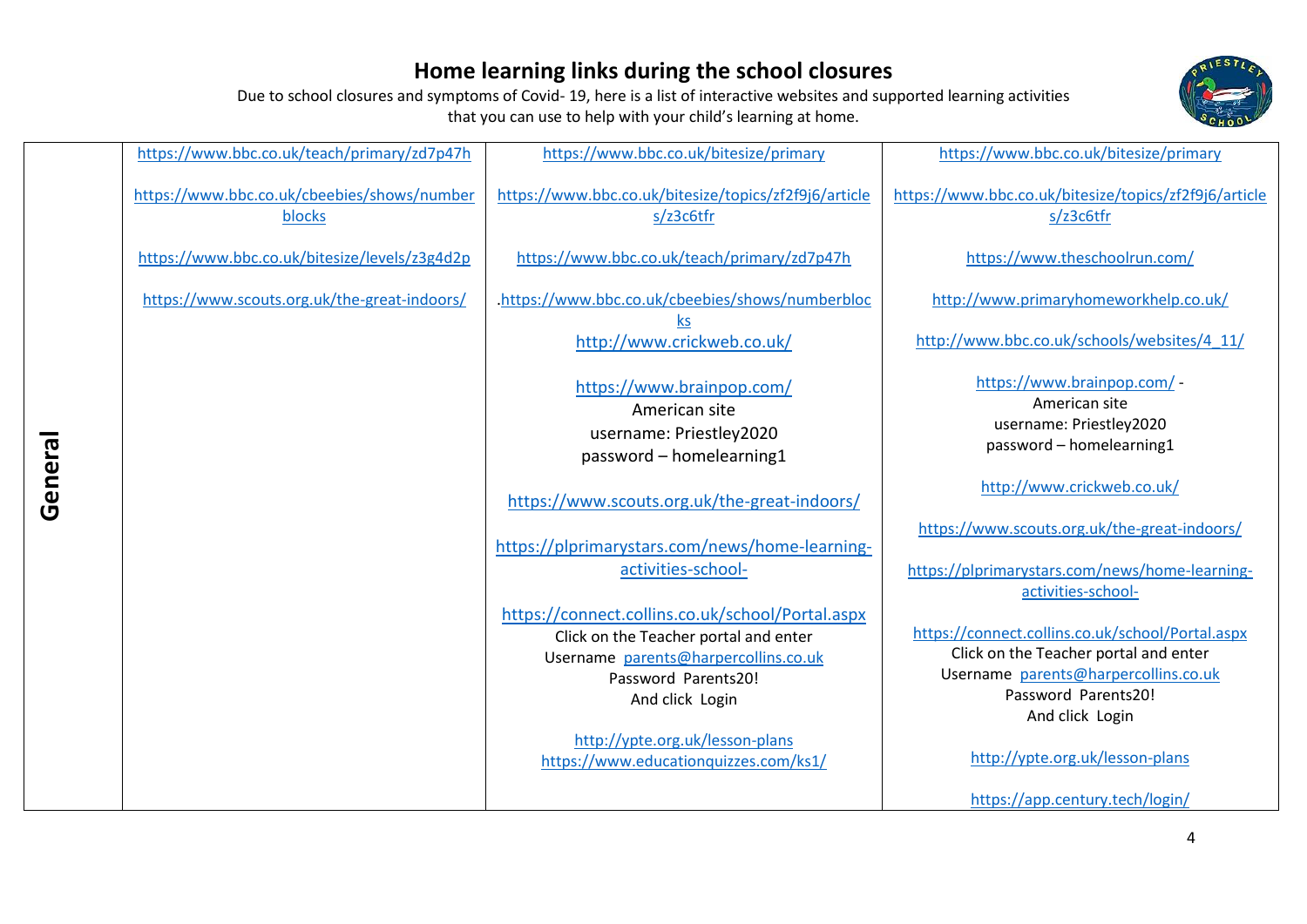

|           | <b>EYFS</b>                                                                                                                                                                                                                                                                                                                                                                                                    | <b>KS1</b>                                                                                                                                                                                                                                                                                                                                                                                                                      | KS <sub>2</sub>                                                                                                                                                                                                                                         |
|-----------|----------------------------------------------------------------------------------------------------------------------------------------------------------------------------------------------------------------------------------------------------------------------------------------------------------------------------------------------------------------------------------------------------------------|---------------------------------------------------------------------------------------------------------------------------------------------------------------------------------------------------------------------------------------------------------------------------------------------------------------------------------------------------------------------------------------------------------------------------------|---------------------------------------------------------------------------------------------------------------------------------------------------------------------------------------------------------------------------------------------------------|
|           |                                                                                                                                                                                                                                                                                                                                                                                                                |                                                                                                                                                                                                                                                                                                                                                                                                                                 | Passwords<br>Year 3 - 48PP57<br><b>Year 4 - 48PN5A</b><br><b>Year 5 - 48PPB4</b><br><b>Year 6 - 48PNS8</b><br>https://www.educationquizzes.com/ks2/                                                                                                     |
| Computing | https://www.saferinternet.org.uk/advice-<br>centre/young-people/resources-3-11s<br>https://www.childnet.com/resources/smartie-<br>the-penguin<br>https://www.thinkuknow.co.uk/professionals/res<br>ources/jessie-and-friends<br>https://www.vodafone.co.uk/mobile/digital-<br>parenting/goldilocks<br>https://www.childnet.com/resources/digiduck-<br>stories<br>https://www.esafety.gov.au/educators/classroo | https://www.saferinternet.org.uk/advice-<br>centre/young-people/resources-3-11s<br>https://www.childnet.com/resources/smartie-the-<br>penguin<br>https://www.thinkuknow.co.uk/professionals/resourc<br>es/jessie-and-friends<br>https://www.vodafone.co.uk/mobile/digital-<br>parenting/goldilocks<br>https://www.childnet.com/resources/digiduck-stories<br>https://www.childnet.com/resources/kia/know-it-all-<br>for-primary | https://scratch.mit.edu/<br>https://www.thinkuknow<br>https://www.thinkuknow.co.uk/professionals/resourc<br>es/play-like-share<br>https://www.childnet.com/resources/kia/know-it-all-<br>for-primary<br>https://www.bbc.co.uk/bitesize/subjects/zvnrq6f |
|           | m-resources/hectors-world                                                                                                                                                                                                                                                                                                                                                                                      | https://www.esafety.gov.au/educators/classroom-<br>resources/hectors-world<br>https://www.bbc.co.uk/bitesize/subjects/zyhbwmn                                                                                                                                                                                                                                                                                                   |                                                                                                                                                                                                                                                         |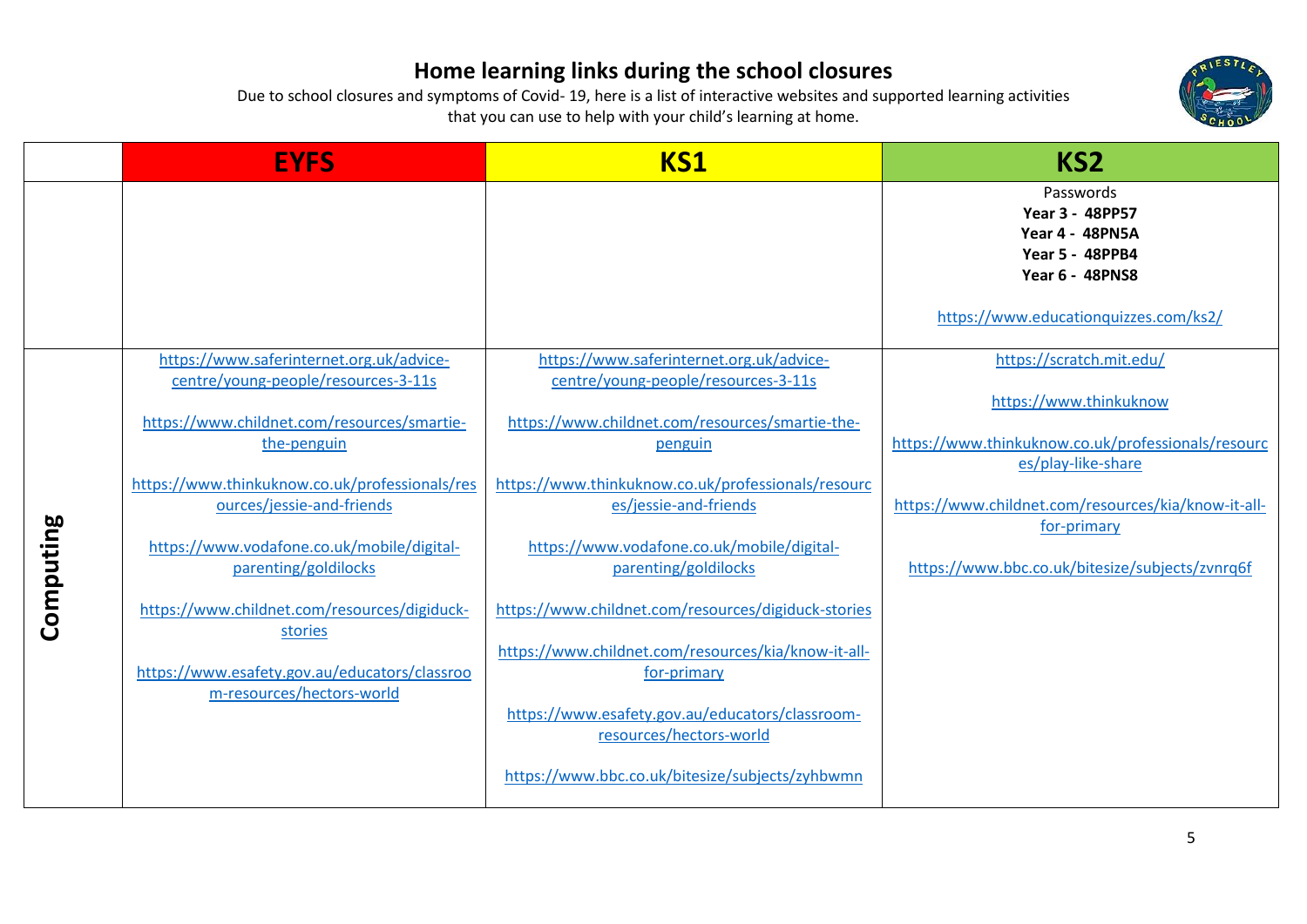

|         | <b>EYFS</b>                                                                 | KS1                                                                         | KS <sub>2</sub>                                                             |
|---------|-----------------------------------------------------------------------------|-----------------------------------------------------------------------------|-----------------------------------------------------------------------------|
|         | http://www.bbc.co.uk/schools/websites/4_11/sit<br>e/music.shtml             | https://www.bbc.co.uk/teach                                                 | https://www.bbc.co.uk                                                       |
| Music   | https://decca.com/greatbritishhomecho-rus/                                  | https://decca.com/greatbritishhomecho-rus/                                  | https://decca.com/greatbritishhomecho-rus/                                  |
|         | https://www.britishscienceweek.org/plan-your-<br>activities/activity-packs/ | https://www.britishscienceweek.org/plan-your-<br>activities/activity-packs/ | https://www.britishscienceweek.org/plan-your-<br>activities/activity-packs/ |
|         | https://www.jamesdysonfoundation.co.uk/resou<br>rces/challenge-cards.html   | https://naturedetectives.woodlandtrust.org.uk/natur<br>edetectives/         | https://www.nasa.gov                                                        |
|         | http://www.crickweb.co.uk/ks1science.html                                   | https://www.jamesdysonfoundation.co.uk/resources/<br>challenge-cards.       | https://www.jamesdysonfoundation.co.uk/resources/<br>challenge-cards        |
| Science | https://www.bbc.co.uk/bitesize/subjects/z2pfb9                              | http://www.crickweb.co.uk/ks1science.html                                   | https://www.bbc.co.uk/bitesize/subjects/z2pfb9q                             |
|         | <u>q</u><br>https://pstt.org.uk/resources/cpd-                              | https://www.bbc.co.uk/bitesize/subjects/z2pfb9q                             | https://campaignresources.phe.gov.uk/schools                                |
|         | units/fostering-curiosity-in-early-years-science                            | https://campaignresources.phe.gov.uk/schools                                |                                                                             |
|         | https://www.firstdiscoverers.co.uk/early-years-<br>science-activities-eyfs/ |                                                                             |                                                                             |
|         |                                                                             |                                                                             |                                                                             |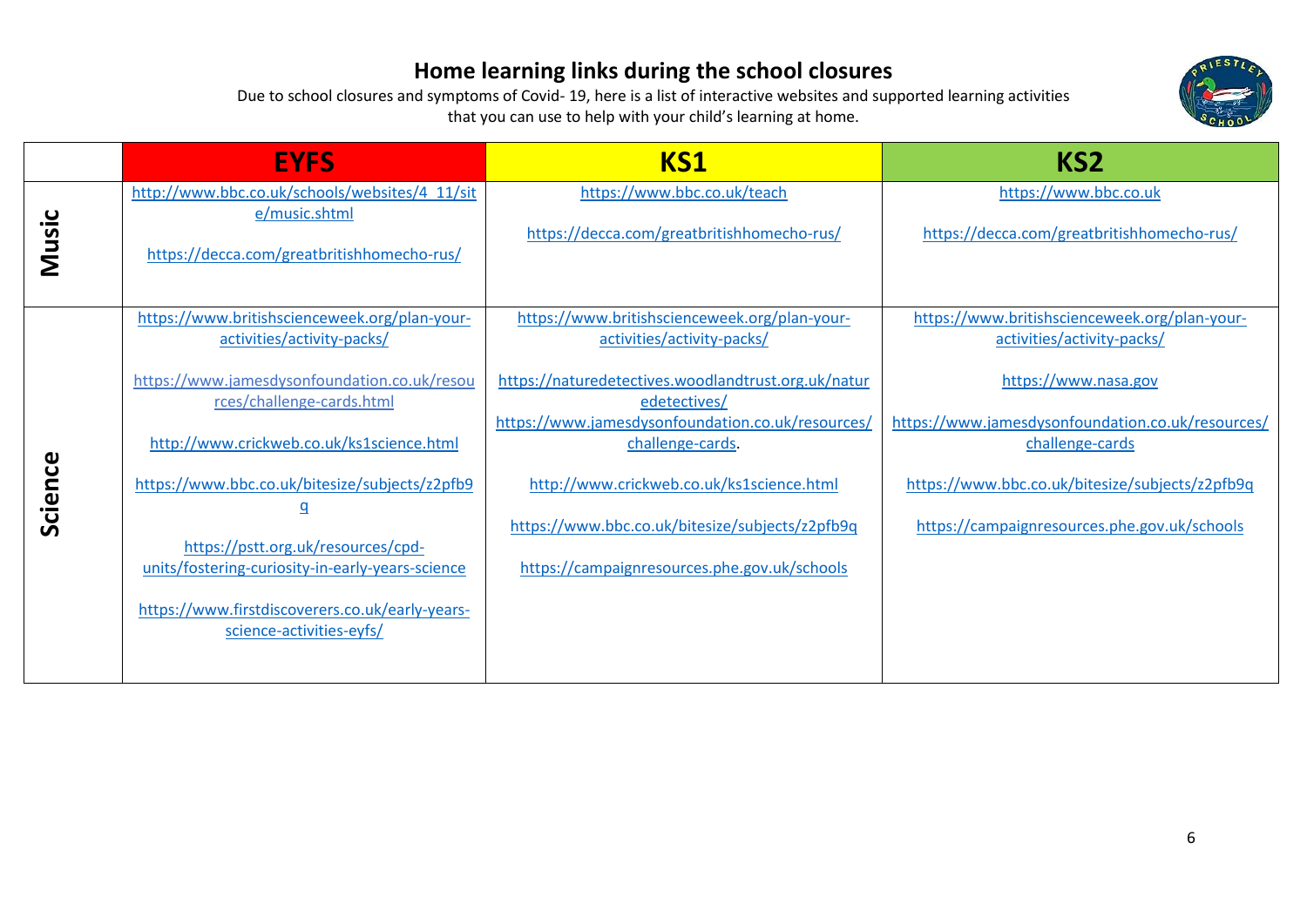

|           | <b>EYFS</b>                                                      | <b>KS1</b>                                                       | KS <sub>2</sub>                                                                                    |
|-----------|------------------------------------------------------------------|------------------------------------------------------------------|----------------------------------------------------------------------------------------------------|
|           | https://www.topmarks.co.uk/Search.aspx?Subjec<br>t=12&AgeGroup=2 | https://www.3dgeography.co.uk/geography-<br>worksheets#          | https://www.natgeokids.com/uk/category/play-and-<br>win/games/                                     |
|           | https://www.bbc.co.uk/cbeebies/search?q=Go+J<br>etters           | https://www.bbc.co.uk/bitesize/subjects/zcdqxnb                  | https://www.3dgeography                                                                            |
| Geography | https://www.bbc.co.uk/bitesize/subjects/zwr8m<br><u>p3</u>       | https://www.geography.org.uk/Teaching-resources                  | https://www.bbc.co.uk/bitesize/subjects/zbkw2hv<br>https://www.rgs.org/schools/teaching-resources/ |
|           | https://www.geography.org.uk/Teaching-<br>resources              |                                                                  |                                                                                                    |
|           | https://www.bbcgoodfood.com/recipes/collectio<br>n/no-cook- kids | https://www.bbcgoodfood.com/recipes/collection/kid<br>s-cooking  | https://www.bbcgoodfood.com/recipes/collection/kid<br>s-cooking                                    |
| Cooking   |                                                                  | https://www.bbcgoodfood.com/recipes/collection/no<br>-cook- kids | https://www.bbcgoodfood.com/recipes/collection/no<br>-cook-kids                                    |
|           |                                                                  | https://www.bbcgoodfood.com/recipes/collection/kid<br>s-cooking  |                                                                                                    |
|           |                                                                  | https://www.bbcgoodfood.com/recipes/collection/no<br>-cook-kids  |                                                                                                    |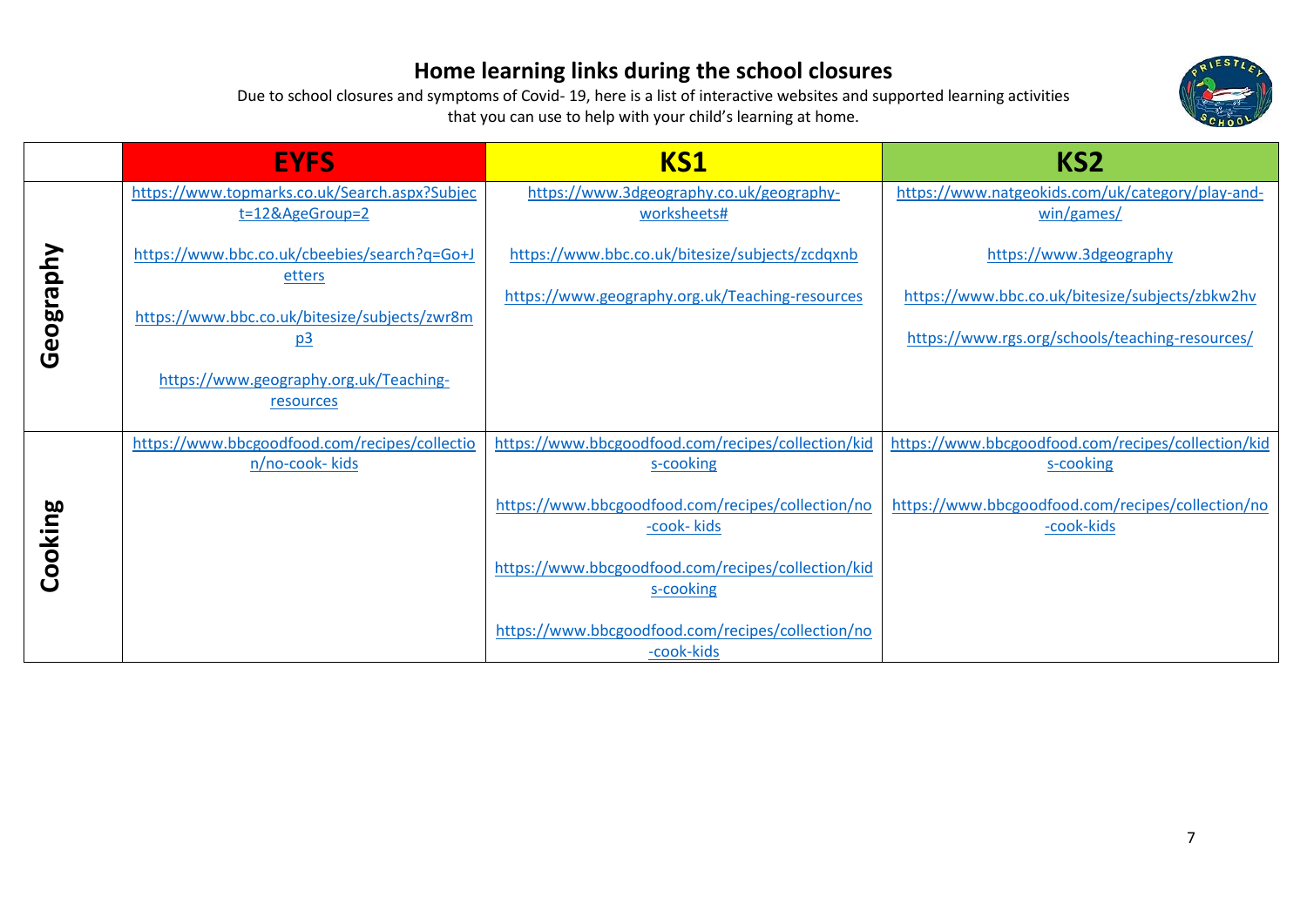

|   | <b>EYFS</b>                                                                | KS1                                                                                                   | KS <sub>2</sub>                                                                                 |
|---|----------------------------------------------------------------------------|-------------------------------------------------------------------------------------------------------|-------------------------------------------------------------------------------------------------|
|   | https://www.gonoodle.com/                                                  | https://www.gonoodle.com/                                                                             | https://www.gonoodle.com                                                                        |
|   | https://www.walsallwoodschool.co.uk/wake-<br>shake/ - free dance tutorials | https://www.walsallwoodschool.co.uk/wake-shake/ -<br>free dance tutorials                             | https://www.walsallwoodschool.co.uk/wake-shake/ -<br>free dance tutorials                       |
| 씬 | https://www.bbc.co.uk/programmes/p06tmmvz                                  | https://www.bbc.co.uk/programmes/p06tmmvz                                                             | http://www.primaryresources.co.uk/pe/pe.htm                                                     |
|   |                                                                            | http://www.primaryresources.co.uk/pe/pe.htm                                                           | https://campaignresources.phe.gov.uk/schools/resour<br>ces/active-school-day-ideas              |
|   |                                                                            | http://www.schoolsnet.com/pls/hot_school/sn_prima<br>ry.page pls unit detail?x=16180339&p unit id=250 | https://campaignresources.phe.gov.uk/schools/resour<br>ces/change4life-2019-shake-up-games-pack |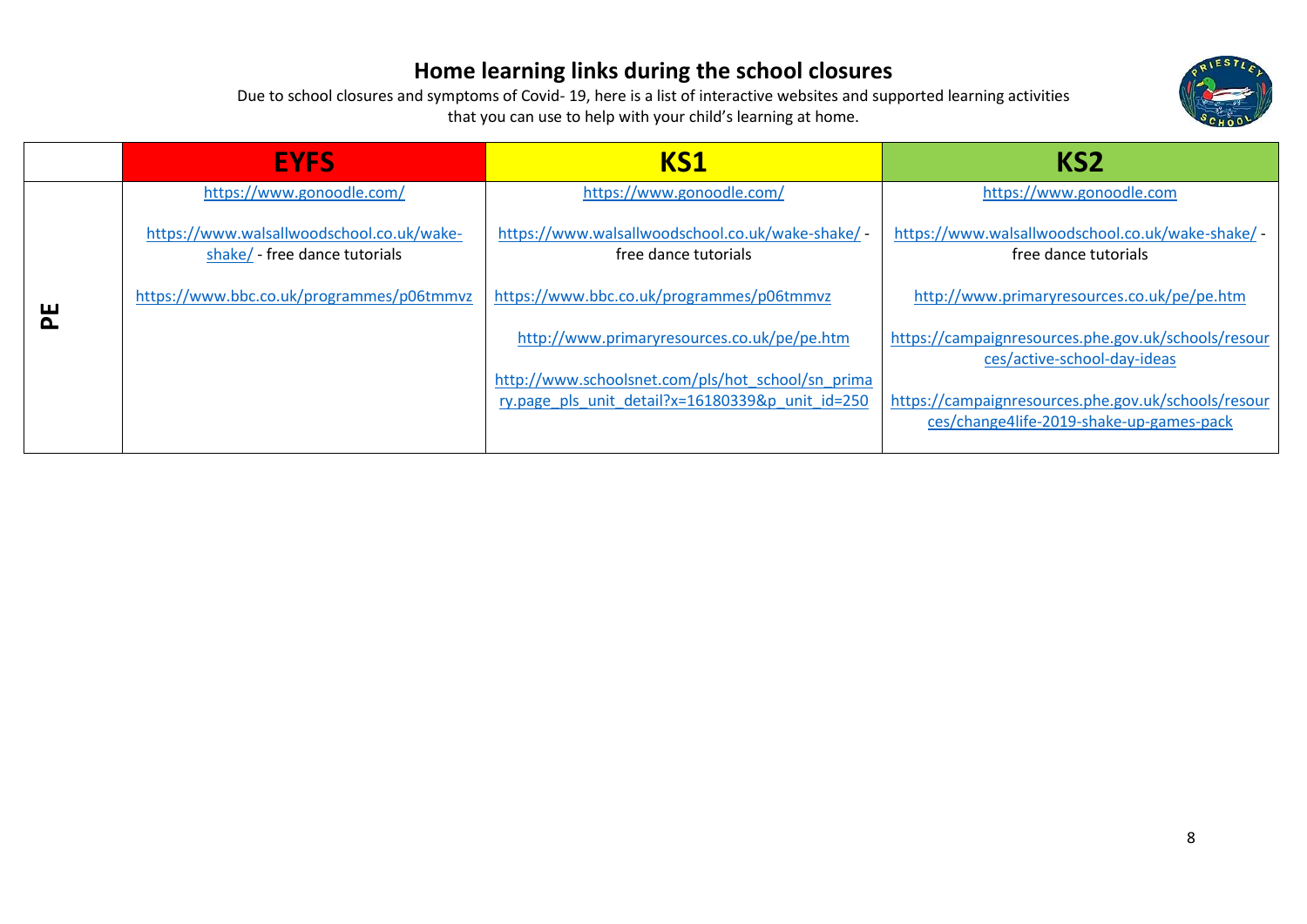

| <b>EYFS</b>                            | KS1                                                                                 | KS <sub>2</sub>                                                                     |
|----------------------------------------|-------------------------------------------------------------------------------------|-------------------------------------------------------------------------------------|
| https://www.redtedart.com              | https://www.artycraftykids.com/arts-and-crafts-for-                                 | https://www.artycraftykids.com/arts-and-crafts-for-                                 |
| https://theimaginationtree.com         | kids/                                                                               | kids/                                                                               |
| https://www.facebook.com/artfulparent/ | https://thecraftyclassroom.com/crafts/famous-artist-<br>crafts-for-kids/            | https://thecraftyclassroom.com/crafts/famous-artist-<br>crafts-for-kids/            |
| https://www.tate.org.uk/kids/games-    | https://www.redtedart.com                                                           | https://www.tate.org.uk/kids/games-quizzes/street-                                  |
| quizzes/street-art                     | https://theimaginationtree.com                                                      | art                                                                                 |
|                                        | https://www.facebook.com/artfulparent/                                              | https://www.tate.org.uk/kids<br>https://www.educationquizzes.com/ks2/art-and-       |
|                                        | https://www.tate.org.uk/kids/games-quizzes/street-<br><u>art</u>                    | design/                                                                             |
|                                        |                                                                                     | https://www.topmarks.co.uk/Interactive.aspx?cat=86                                  |
|                                        | https://www.tate.org.uk/kids                                                        |                                                                                     |
|                                        | https://www.educationquizzes.com/ks2/art-and-                                       | http://www.picassohead.com/                                                         |
|                                        | design/                                                                             | https://www.nationalgallery.org.uk/learning/teachers<br>-and-schools/teachers-notes |
|                                        | http://www.picassohead.com/                                                         |                                                                                     |
|                                        | https://www.nationalgallery.org.uk/learning/teachers<br>-and-schools/teachers-notes |                                                                                     |
|                                        |                                                                                     |                                                                                     |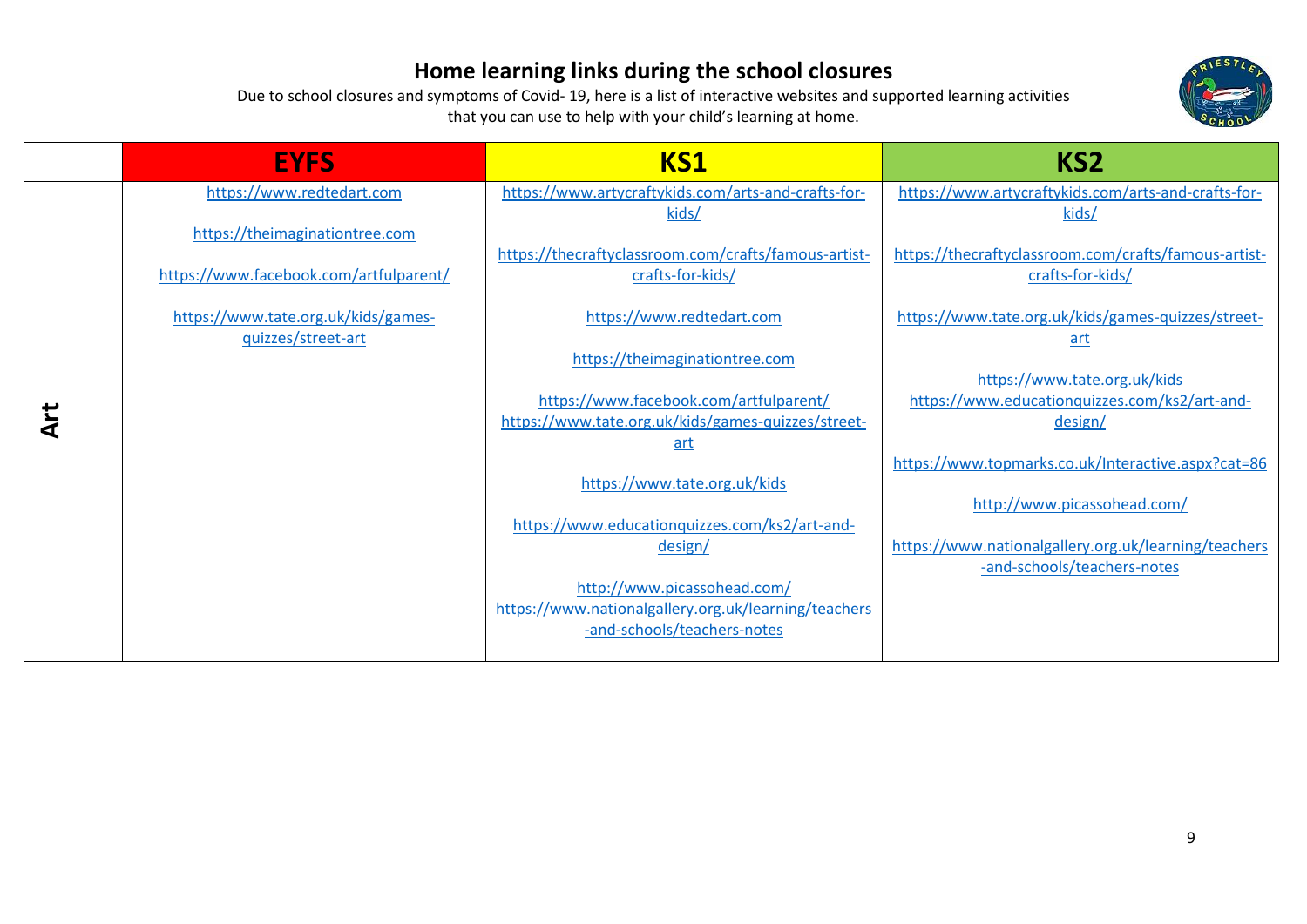

|         | <b>EYFS</b>                                                                            | KS1                                                                                    | KS <sub>2</sub>                                                                        |
|---------|----------------------------------------------------------------------------------------|----------------------------------------------------------------------------------------|----------------------------------------------------------------------------------------|
|         |                                                                                        | http://www.bbc.co.uk/schools/websites/4_11/site/his<br>tory.shtml                      | http://www.bbc.co.uk/schools/websites/4_11/site/his<br>tory.shtml                      |
| History |                                                                                        | https://www.history.org.uk/primary/resource/3620/p<br>rimary-topic-websites            | https://www.history.org.uk/primary/resource/3620/p<br>rimary-topic-websites            |
|         |                                                                                        | https://www.coxhoe.durham.sch.uk/curriculum-<br>links/history                          | https://www.coxhoe.durham.sch.uk/curriculum-<br>links/history                          |
|         |                                                                                        |                                                                                        | https://www.nhm.ac.uk/                                                                 |
|         | https://www.cricksoft.com/uk                                                           | https://www.cricksoft.com/uk                                                           | https://www.cricksoft.com/uk                                                           |
| SEND    | https://www.scanningpens.co.uk/ReaderPenUK/<br>Request-Parent-Trial-Reader-Pen-UK.html | https://www.scanningpens.co.uk/ReaderPenUK/Requ<br>est-Parent-Trial-Reader-Pen-UK.html | https://www.scanningpens.co.uk/ReaderPenUK/Requ<br>est-Parent-Trial-Reader-Pen-UK.html |
|         |                                                                                        |                                                                                        | http://www.crickweb.co.uk/ks2spanish.html                                              |
|         |                                                                                        |                                                                                        | https://www.digitaldialects.com/Spanish.htm                                            |
| Spanish |                                                                                        |                                                                                        |                                                                                        |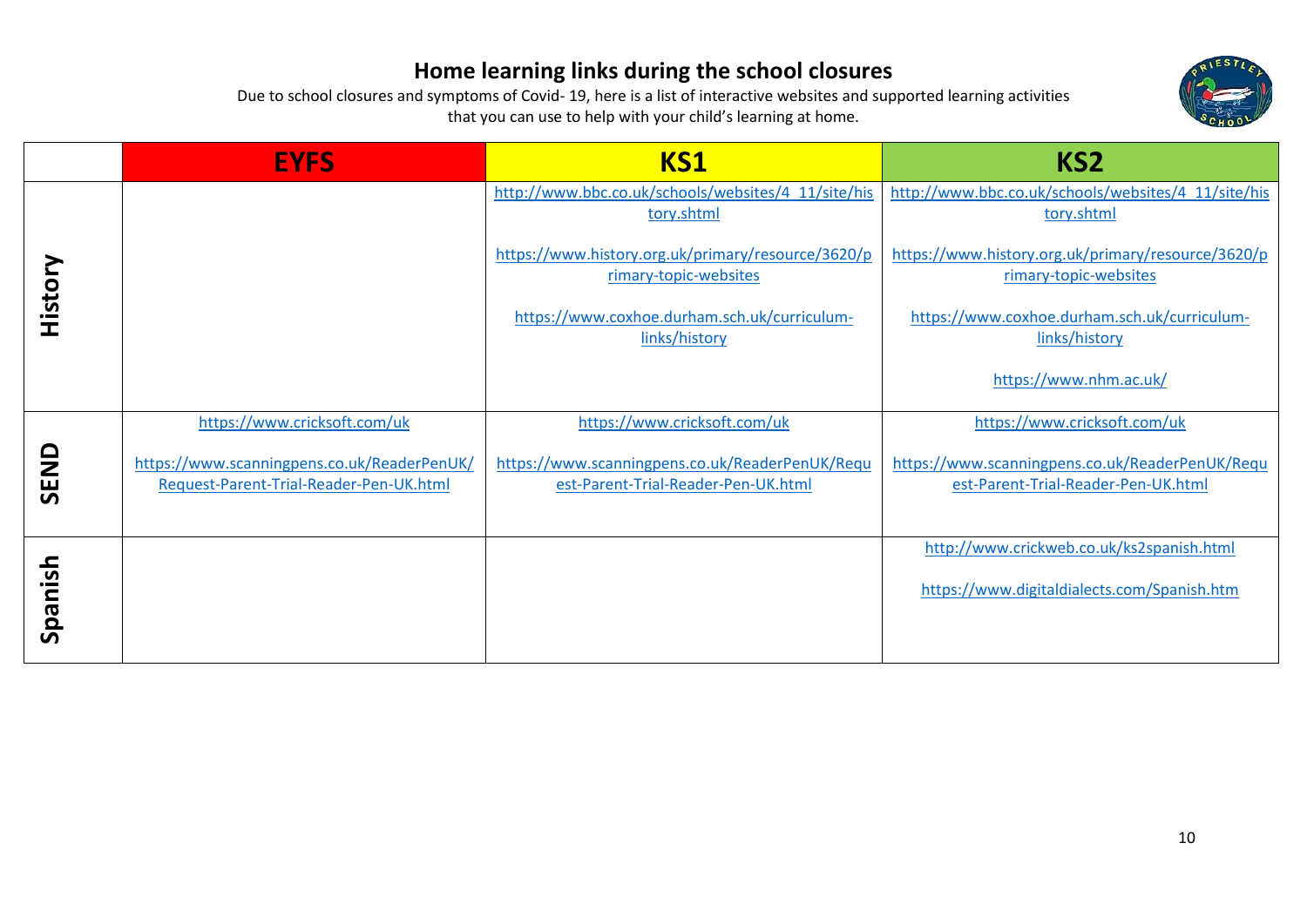

|              | <b>EYFS</b>                                                                       | KS1                                                                                          | KS <sub>2</sub>                                                                              |
|--------------|-----------------------------------------------------------------------------------|----------------------------------------------------------------------------------------------|----------------------------------------------------------------------------------------------|
|              | https://campaignresources.phe.gov.uk/schools/t<br>opics/our-healthy-year/overview | http://www.primaryresources.co.uk/pshe/pshe.htm                                              | http://www.primaryresources.co.uk/pshe/pshe.htm                                              |
| ш            |                                                                                   | https://www.teachingideas.co.uk/subjects/pshe                                                | https://www.teachingideas.co.uk/subjects/pshe                                                |
| $\mathbf{S}$ | https://campaignresources.phe.gov.uk/schools/t<br>opics/healthy-eating/overview   | https://campaignresources.phe.gov.uk/schools/topics<br>/healthy-eating/overview              | https://campaignresources.phe.gov.uk/schools/topics<br>/healthy-eating/overview              |
|              |                                                                                   |                                                                                              |                                                                                              |
| ய            |                                                                                   | https://www.natre.org.uk/about-natre/free-<br>resources-for-you-and-your-pupils/key-stage-1/ | https://www.natre.org.uk/about-natre/free-<br>resources-for-you-and-your-pupils/key-stage-2/ |
|              |                                                                                   |                                                                                              |                                                                                              |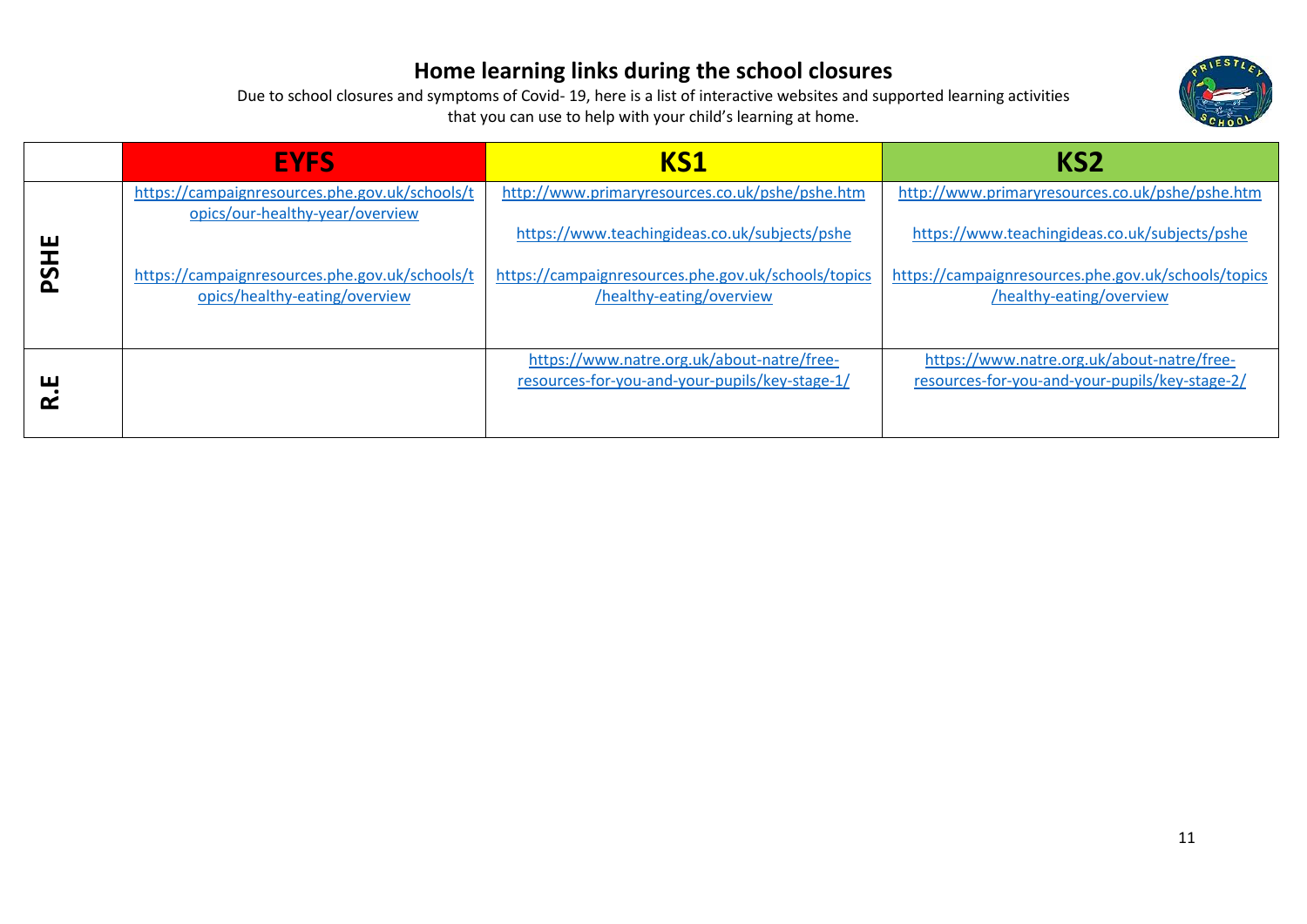

Due to school closures and symptoms of Covid- 19, here is a list of interactive websites and supported learning activities that you can use to help with your child's learning at home.

Duolingo<https://www.duolingo.com/> Oxford Owl [https://www.oxfordowl.co.uk/for](https://www.oxfordowl.co.uk/for-home/)[home/](https://www.oxfordowl.co.uk/for-home/) BBC learning [http://www.bbc.co.uk/learning/subjects/children](http://www.bbc.co.uk/learning/subjects/childrens_learning.shtml) [s\\_learning.shtml](http://www.bbc.co.uk/learning/subjects/childrens_learning.shtml) Arts and crafts - [http://www.kidsites.com/sites](http://www.kidsites.com/sites-fun/crafts.htm)[fun/crafts.htm](http://www.kidsites.com/sites-fun/crafts.htm) Three useful, ad-free apps for children to use on **Additional Websites**  the iPad are: Additional Websites [https://apps.apple.com/gb/app/go-explore-from](https://apps.apple.com/gb/app/go-explore-from-cbeebies/id1444626898)[cbeebies/id1444626898](https://apps.apple.com/gb/app/go-explore-from-cbeebies/id1444626898) Designed to develop children's early numeracy skills **[https://apps.apple.com/gb/app/meet-the](https://apps.apple.com/gb/app/meet-the-numberblocks/id1445555400)[numberblocks/id1445555400](https://apps.apple.com/gb/app/meet-the-numberblocks/id1445555400)** Designed to develop children's early literacy skills. [https://apps.apple.com/gb/app/meet-the](https://apps.apple.com/gb/app/meet-the-alphablocks/id938119032)[alphablocks/id938119032](https://apps.apple.com/gb/app/meet-the-alphablocks/id938119032) EatFarmNow [https://eatfarmnow.com/category/lockdown](https://eatfarmnow.com/category/lockdown-learning/)[learning/](https://eatfarmnow.com/category/lockdown-learning/) Oliver Jeffers <https://www.oliverjeffers.com/abookaday/>

Playful Childhoods [https://www.playfulchildhoods.wales/getting-](https://www.playfulchildhoods.wales/getting-involved-in-your-childs-play)

Cbeebies [https://www.bbc.co.uk/cbeebies](https://www.duolingo.com/)

[involved-in-your-childs-play](https://www.playfulchildhoods.wales/getting-involved-in-your-childs-play)

Play Wales [https://www.playwales.org.uk/eng/playideasforp](https://www.playwales.org.uk/eng/playideasforparents) [arents](https://www.playwales.org.uk/eng/playideasforparents)

IXL <https://uk.ixl.com/signin/wtwschool> BBC bitesize<https://www.bbc.co.uk/bitesize/primary> Scratch<https://scratch.mit.edu/> National Geographic Kids [https://www.natgeokids.com/uk/teacher](https://www.natgeokids.com/uk/teacher-category/primary-resources/)[category/primary-resources/](https://www.natgeokids.com/uk/teacher-category/primary-resources/) Duolingo <https://www.duolingo.com/> Cbeebies [https://www.bbc.co.uk/cbeebies](https://www.duolingo.com/) Oxford Owl <https://www.oxfordowl.co.uk/for-home/> BBC learning [http://www.bbc.co.uk/learning/subjects/chil](http://www.bbc.co.uk/learning/subjects/childrens_learning.shtml) [drens\\_learning.shtml](http://www.bbc.co.uk/learning/subjects/childrens_learning.shtml) TTRS<https://ttrockstars.com/> NUMBOTS (same login as TTRS) [https://play.numbots.com](https://play.numbots.com/) **EatFarmNow**  [https://eatfarmnow.com/category/lockdown](https://eatfarmnow.com/category/lockdown-learning/)[learning/](https://eatfarmnow.com/category/lockdown-learning/) **Oliver Jeffers** <https://www.oliverjeffers.com/abookaday/> Playful Childhoods https://www.playfulchildhoods.wales/gettinginvolved-in-your-childs-play Play Wales [https://www.playwales.org.uk/eng/playideasforparen](https://www.playwales.org.uk/eng/playideasforparents) [ts](https://www.playwales.org.uk/eng/playideasforparents) Cbeebies off to the Proms <https://www.bbc.co.uk/cbeebies/shows/prom> Book Trus[t https://www.booktrust.org.uk/books-and](https://www.booktrust.org.uk/books-and-reading/have-some-fun/)[reading/have-some-fun/](https://www.booktrust.org.uk/books-and-reading/have-some-fun/)

Daily lessons<https://www.bbc.co.uk/bitesize>

IXL<https://uk.ixl.com/signin/wtwschool> TTRS<https://ttrockstars.com/> NUMBOTS (same login as TTRS) [https://play.numbots.com](https://play.numbots.com/) BBC bitesize <https://www.bbc.co.uk/bitesize/primary> Scratch <https://scratch.mit.edu/> National Geographic Kids [https://www.natgeokids.com/uk/teacher](https://www.natgeokids.com/uk/teacher-category/primary-resources/)[category/primary-resources/](https://www.natgeokids.com/uk/teacher-category/primary-resources/) Duolingo <https://www.duolingo.com/> Oxford Owl <https://www.oxfordowl.co.uk/for-home/> **BBC** learning [http://www.bbc.co.uk/learning/subjects/chil](http://www.bbc.co.uk/learning/subjects/childrens_learning.shtml) [drens\\_learning.shtml](http://www.bbc.co.uk/learning/subjects/childrens_learning.shtml) **EatFarmNow**  [https://eatfarmnow.com/category/lockdown](https://eatfarmnow.com/category/lockdown-learning/)[learning/](https://eatfarmnow.com/category/lockdown-learning/) Classical music [https://www.bbc.co.uk/programmes/articles/5V8GsX](https://www.bbc.co.uk/programmes/articles/5V8GsXX10cxnk6Nk3ZQJRrL/ten-pieces-live-lessons) [X10cxnk6Nk3ZQJRrL/ten-pieces-live-lessons](https://www.bbc.co.uk/programmes/articles/5V8GsXX10cxnk6Nk3ZQJRrL/ten-pieces-live-lessons) [London Symphony Orchestra https://lso.co.uk/whats](https://lso.co.uk/whats-on/2019-20-season/alwaysplaying.html)[on/2019-20-season/alwaysplaying.html](https://lso.co.uk/whats-on/2019-20-season/alwaysplaying.html) London Zoo<https://instantwild.zsl.org/> Stonehenge Virtual Tou[r https://www.english-](https://www.english-heritage.org.uk/visit/places/stonehenge/history-and-stories/stonehenge360/)

[heritage.org.uk/visit/places/stonehenge/history-and-](https://www.english-heritage.org.uk/visit/places/stonehenge/history-and-stories/stonehenge360/)

[stories/stonehenge360/](https://www.english-heritage.org.uk/visit/places/stonehenge/history-and-stories/stonehenge360/)

Cirque du Soleil

<https://www.cirquedusoleil.com/cirqueconnect> Learn to dance like Diversity<https://20dv.co.uk/> Book Trust [https://www.booktrust.org.uk/books-and](https://www.booktrust.org.uk/books-and-reading/have-some-fun/)[reading/have-some-fun/](https://www.booktrust.org.uk/books-and-reading/have-some-fun/)